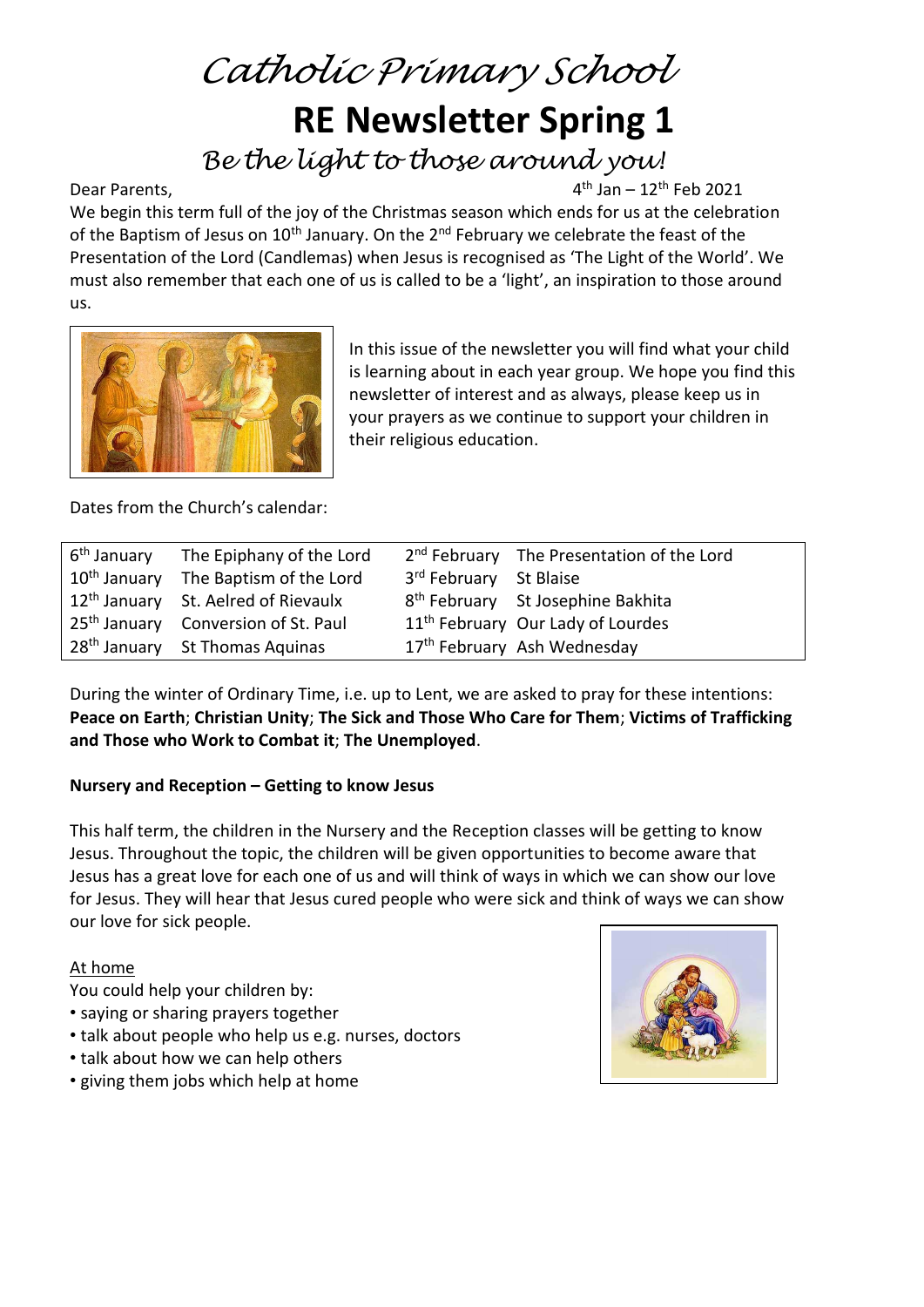#### **Year 1 – Families and Celebrations**

#### "*The Christian family … can and should be called a domestic church. It is a community of faith, hope and charity*"

*Catechism of the Catholic Church*

The children will learn about what it means to be a member of a family and to be a member of the school community. They will learn what it means to belong to the Church family.



They will hear how Jesus' family took him to the Temple and think about why this was a special occasion. They will learn about some of the celebrations in the Church and why we celebrate these occasions.

#### At home

You could help your children by:

- discussing the importance of celebrations in our lives
- talking to your child about their baptism

#### **Year 2 – The Good News**

# "*Jesus is sent to preach good news to the poor. Jesus identifies himself with the poor of every kind and makes active love toward them the condition for entering his kingdom.*"

*Catechism of the Catholic Church*

The children will learn that Jesus brought the good news of God's love and that this changed people's lives. They will learn that Jesus used his power to help others and reflect on the importance of these events.

They will reflect on how they can bring good news to their family and friends.

#### At home

You could help your children by:

- highlighting opportunities when they can give thanks to God
- read stories about Jesus helping people, e.g. The feeding of the 5000

#### **Year 3 – Jesus the Teacher**

The children will learn that Jesus was born into a Jewish family and find out about the story of the presentation in the Temple. They will learn that Jesus attended synagogue as a child and as an adult read the Torah. They will learn that Jesus travelled about teaching people.

The children will learn that Jesus came to show us the way to live, understand why Jesus used parables to teach people and know and understand some of the parables Jesus told. The children will have a chance to appreciate the relevance of the parables for us today and recognise that Lent gives us an opportunity to live as Jesus wants us to. At home:

You could help your children by:

• read some well known parables, e.g. 'The Sower' and talk about what they mean for us